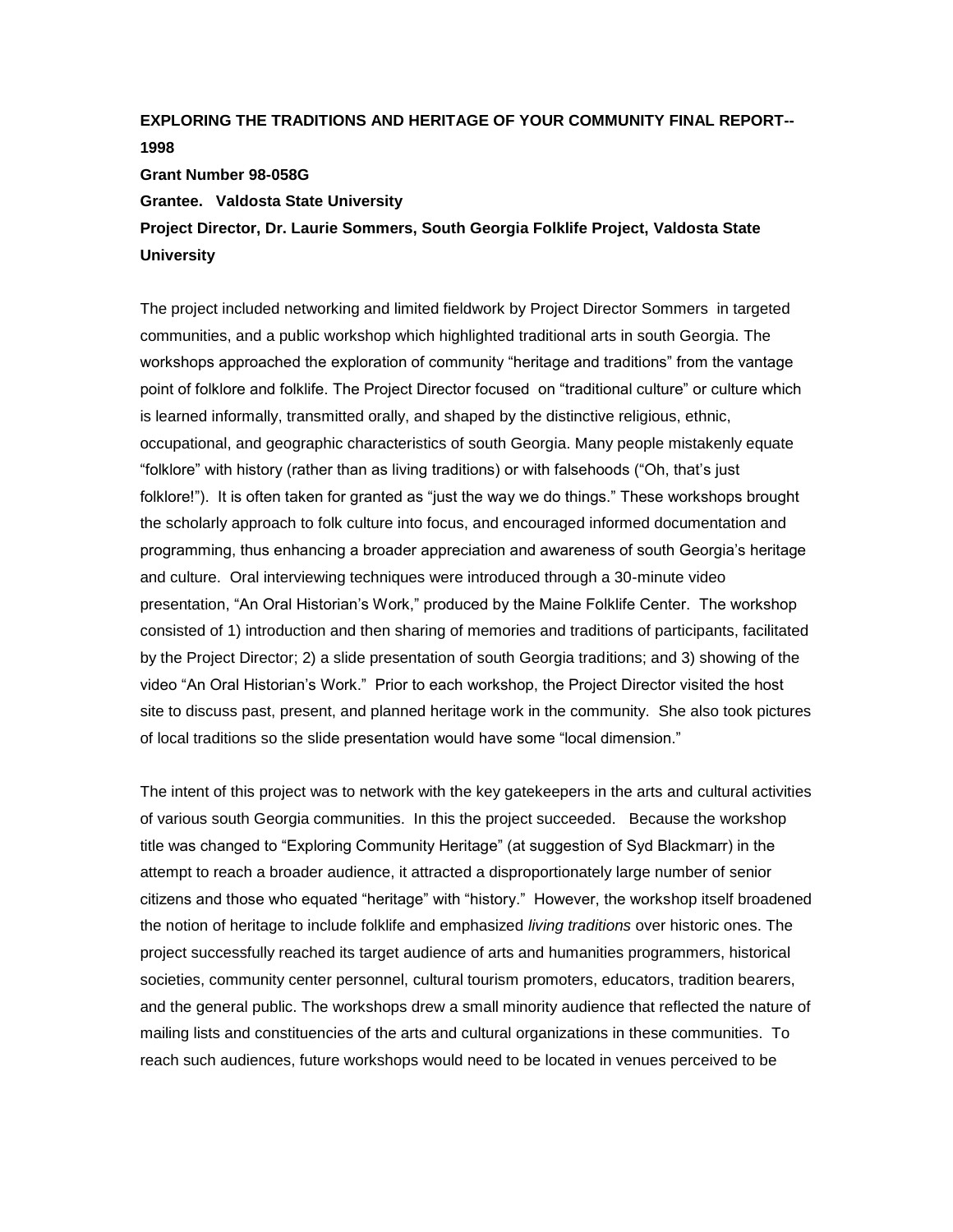more accessible and approachable by minority audiences and special efforts must be made to target these audiences through personal visits and specific audience building initiatives.

# **Location of Project Workshops**:

| Thomas County, Thomasville 9-11:30 a.m. 1-23-99 |                     |                     |
|-------------------------------------------------|---------------------|---------------------|
| Ware County, Waycross 7-9:30 p.m. 2-9-99        |                     |                     |
| Ben Hill County, Fitzgerald 7-9:30 p.m. 2-18-99 |                     |                     |
| Coffee County, Douglas                          | 7-9:30 p.m. 3-4-99  |                     |
| <b>Colquitt County, Moultrie</b>                |                     | 7-9:30 p.m. 3-23-99 |
| Crisp County, Cordele                           | 7-9:30 p.m.         | 4-10-99             |
| Lowndes County                                  | 7-9:30 p.m. 4-13-99 |                     |
| Tift County, Tifton                             | 7-9:30 p.m. 5-25-99 |                     |
| Early County, Jakin                             | 7-9 p.m.            | 6-24-99             |
| Early County, Kolomoki                          | 7-9:00 p.m.         | 9-13-99             |
| <b>Colquitt County, Moultrie</b>                | 7-9:30 p.m.         | 9-17-99             |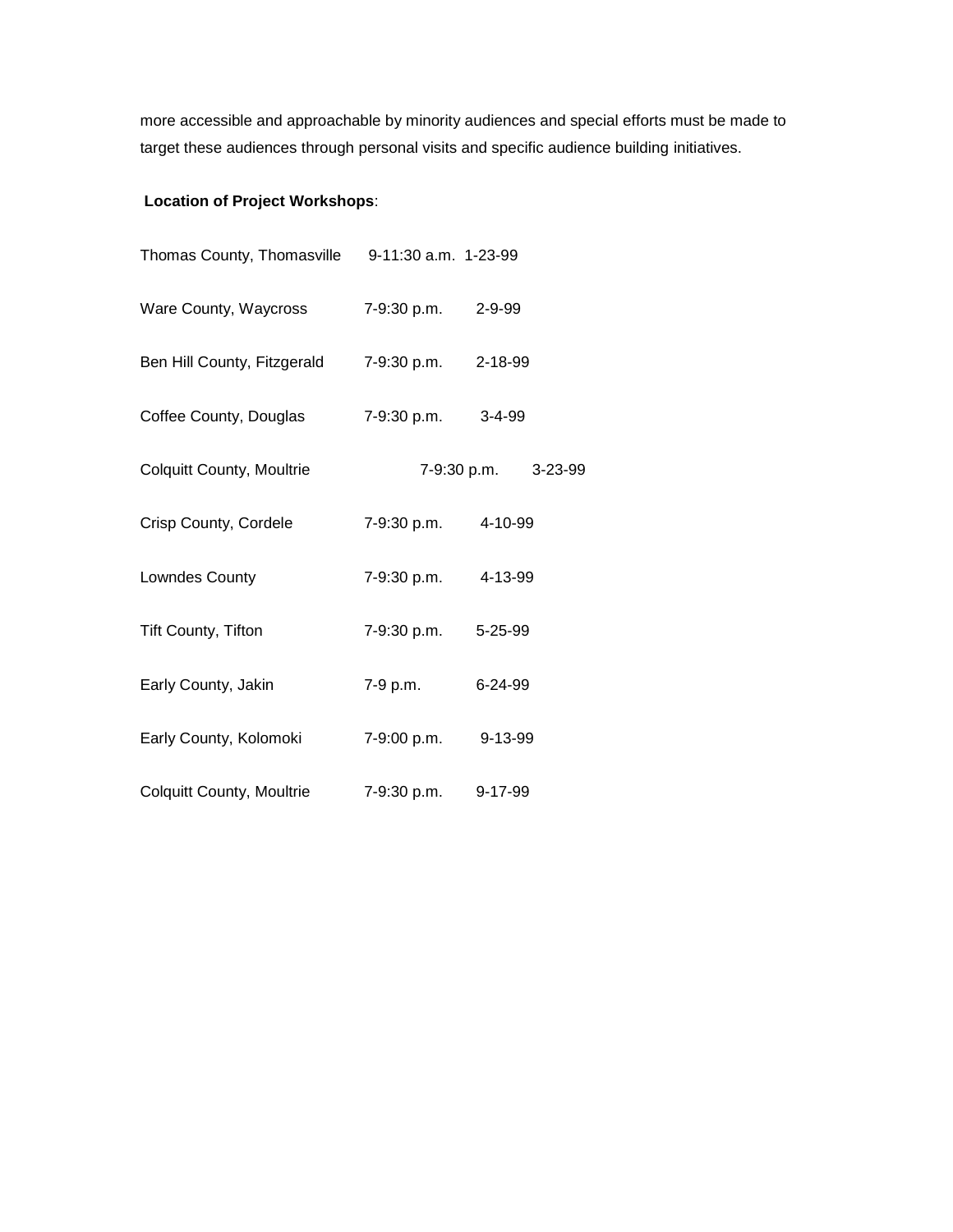8. Audience Participation

A. Total Number in attendance all sessions=260

B. Audience Profile

**Sex** 

Male 35%

Female 65%

### Age

| Under 12 | በ%  |
|----------|-----|
| 12-18    | 0%  |
| 18-25    | 1%  |
| 25-35    | 3%  |
| 36-55    | 40% |
| over 55  | 56% |

#### Educational Level

| Elementary         | 10% |
|--------------------|-----|
| <b>High School</b> | 30% |
| College            | 45% |
| Graduate           | 10% |
| Technical          | 5%  |

#### Ethnic Representation

| Black     | 1%  |
|-----------|-----|
| Asian     | 1%  |
| Hispanic  | 1%  |
| Caucasian | 97% |

C. Represented groups: arts councils, historical Societies, historic preservation specialists, civic leaders, museum staff, traditional artists, educators

#### **Audience Evaluation of Project**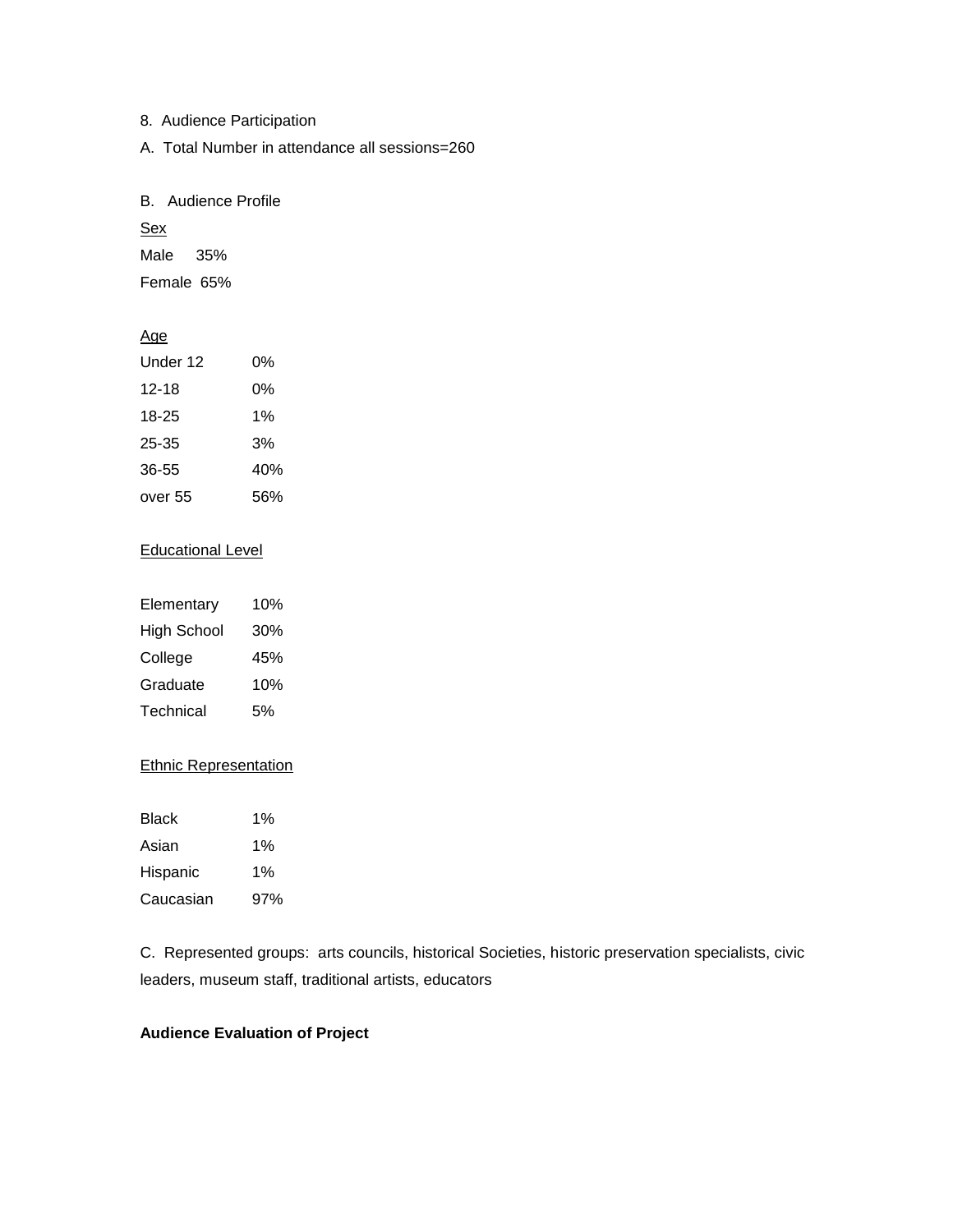The following questionnaire was distributed at the close of each workshop. Summary responses are included:

Audience Evaluation Grant # 98-058G Exploring Community Heritage

Evaluations of GHC projects are critical in providing quality humanities programs. Your thoughtful comments are important contributions to the creation and improvement of public humanities programs in our state. Thank you for your help!

Your Name: Address: Date and Location of Workshop:

SAMPLE = 90 surveys returned

1. I rate this program (circle one) excellent (67) good (20) fair (3) poor (0)

Comments:

She stirred me, making me want to think and talk about my memories of 90 years.

Very informative

It gave us a good way to begin and made people aware of traditions we have.

Didn't realize the scientific nature of folklore preservation and research.

Comprehensive and thought-provoking

To be introduced to the correct procedure of oral interview was valuable

2. Did the workshop cover topics as advertised? excellent (70) good (19) fair poor

**Comments** 

Broad coverage of varied folk activities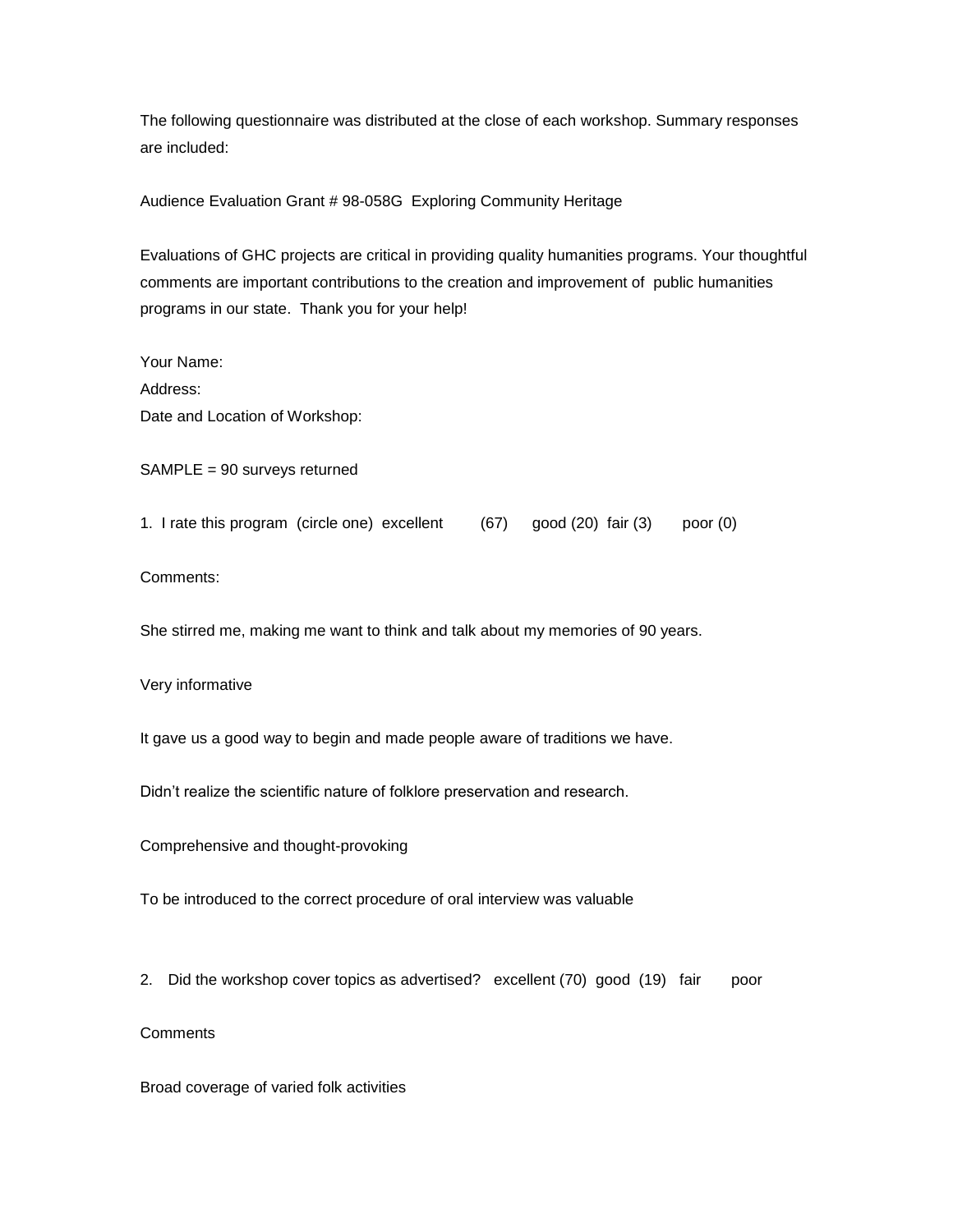3. I would rate the effectiveness of the hand-outs as: very useful (70) useful (18) not useful

**Comments** 

Great documents to begin oral history

Excellent examples of material to support discussion topics

4. What were the strengths and weaknesses of the program? How could it have been improved?

Would like to see actual interview in progress, for example More time for questions, audience involvement More hands-on Good visuals Good knowledge and appreciation of subject I especially enjoyed meeting people in the area whom I can call on and are interested The slide presentation gave terrific insight into the different areas of heritage More emphasis on latest technology for documentation

5. Would you like to see any follow-up programs from the South Georgia Folklife Project? What would be useful/helpful?

Your partnering with a local group More school projects Tying oral history to historic preservation building research More information on minorities Sharing work done by workshop participants Sources for technical help: sound recording, archiving

6. Suggestions of traditions or individuals important to community heritage in your area

Other Participant Feedback:

Allow me to thank you, sincerely, for the quality presentation you gave at our Historical Society dinner program last Friday here in Moultrie. Especially do I appreciate the preparation and time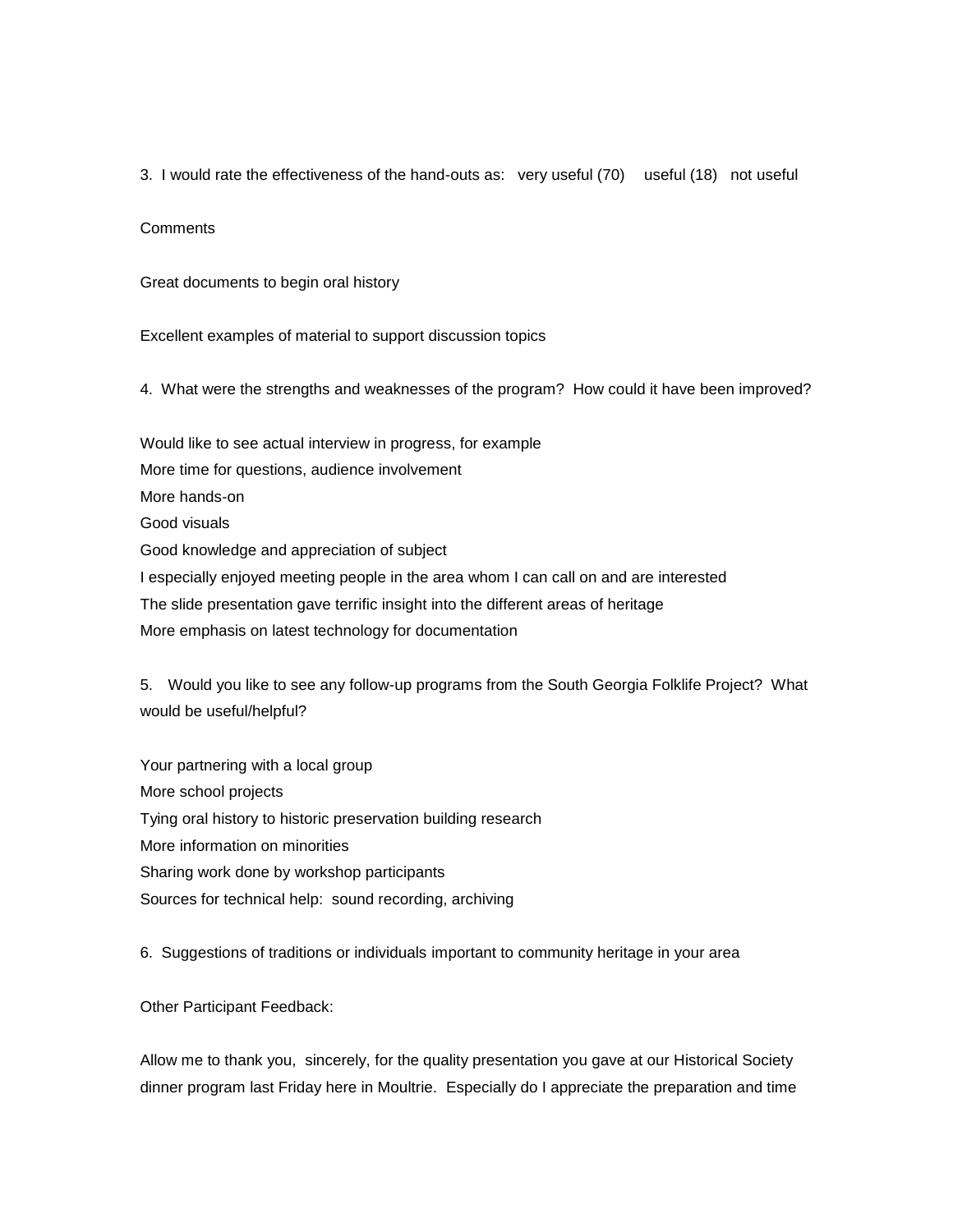you gave to our having such an informative and entertaining evening. While not an aficionado of country music, I was impressed by the talents of Henry Rutland and his fellow musicians. I saw my New York wife tapping her feet and wishing she could get up and dance to that fiddle! I hope you feel that your efforts were rewarded. Everyone I spoke with felt this was the program we've had! I am confidant that a formal letter of appreciation will be sent to you by the Society.

John E. Brown, Ph.D. Historical Society of Colquitt County, 9-20-99

Thanks for putting on the workshop last night. There was a good interest by the people present with some good ideas of things they wanted preserved. I'm encouraged to see people that care about the past….I also appreciate the stature that Sacred Harp gained last night among people that can make a difference. Your endorsement sparked some interest among people that would normally not have given it a second glance.

David I. Lee, Brantley County, February 10, 1999

Wonderful evening. Thank you so much. The plans to document the last year of turpentining would be benefit enough from such an evening—but I know there will be more projects to come from you. I'm looking forward to all of them…

Christine Tibbits, May 1999, Tift County

Thank you so much for allowing the Colquitt County Arts Center to participate in the South Georgia Folklife Project. It was an instructive workshop that serves our community as a catalyst in the exploration of our traditions.

Jane Simpson, Colquitt County, March 25, 1999

I was inspired by the many options and suggestions adaptable to local projects. Gwen Adams, Wilcox County, Feb. 17, 1999

The program was excellent and fueled my desire to document cultural traditions, both at the Okefenokee Heritage Center and personally.

Catherine Larkins, Ware County, Feb. 9, 1999

9. Participating Humanities Scholars

Dr. Laurie Kay Sommers, Valdosta State University S. GA Folklife Project Director, presenter

Ms. Teresa Hollingsworth Fl. Div. of Historical Resources, Florida Folklife Program, evaluator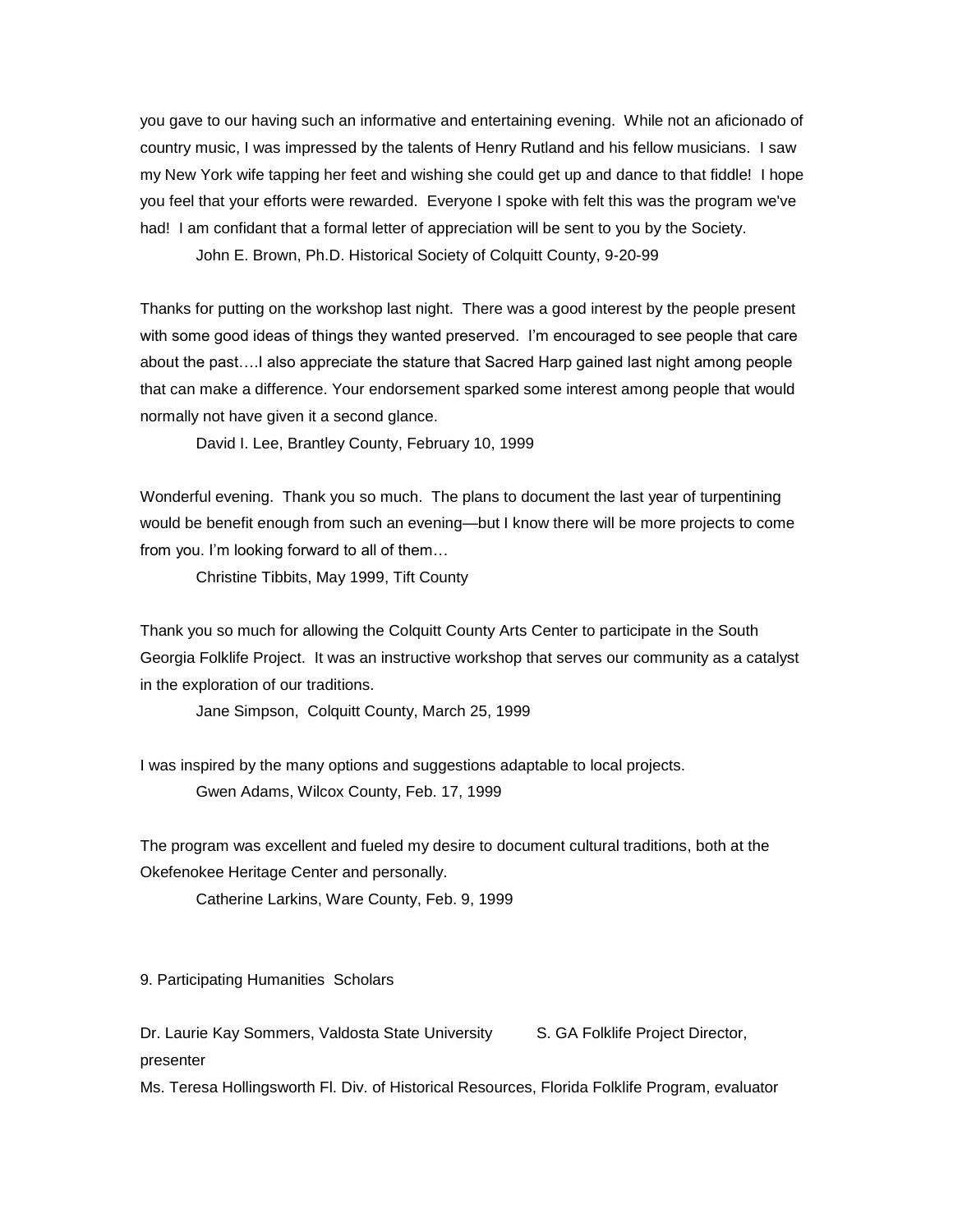Ms. Gretchen Geisinger, Valdosta State University, English, presenter Mr. Henry Rutland, community scholar, Thomasville, presenter

\*\*Please note: Two additional humanities scholars were listed in the project proposal: Dr. Maggie Holtzberg (GA state folklorist) and Ms. Syd Blackmarr. Dr. Holtzberg left the state to assume another position and a replacement as not named until July, so she was not available to assist in the programs as originally planned. After the grant was awarded, Ms. Blackmarr stepped down as director of the Arts Experiment Station and began her own consulting business. She was unavailable for the workshop dates in this new capacity.

Ms. Gretchen Geisinger, (MA English, VSU) presented the results of an independent study project in conjunction with the South Georgia Folklife Project on culture and community in her hometown of Jakin, Georgia, during a July workshop. Because of the "local connection," this workshop attracted one of the best audiences, despite its location in a very small town. Geisinger used the techniques of folklife and oral history to explore continuity and change in Jakin from its founding to the present.

Finally, Mr. Henry Rutland, heir to one of south Georgia's great fiddling traditions, shared his substantial knowledge on the history and technique of south Georgia fiddling in Moultrie, an area where he is county engineer. This also brought a "local dimension" to the workshop. Localizing the workshops had been a persistent comment of evaluation forms.

10. Attach Report of Evaluation Committee (see report by Ms. Teresa Hollingsworth)

- 11. Media Involvement
- A. Were media involved in promotion? Yes.

Press releases and PSAs were sent to local newspapers and radio/TV stations. Media sources were identified by the host organizations at each site. Sample newspapers include the following:

The Moultrie Observer The Thomasville Times Enterprise The Early County News The Waycross Journal Herald Donalsonville News Tifton Gazette Albany Herald